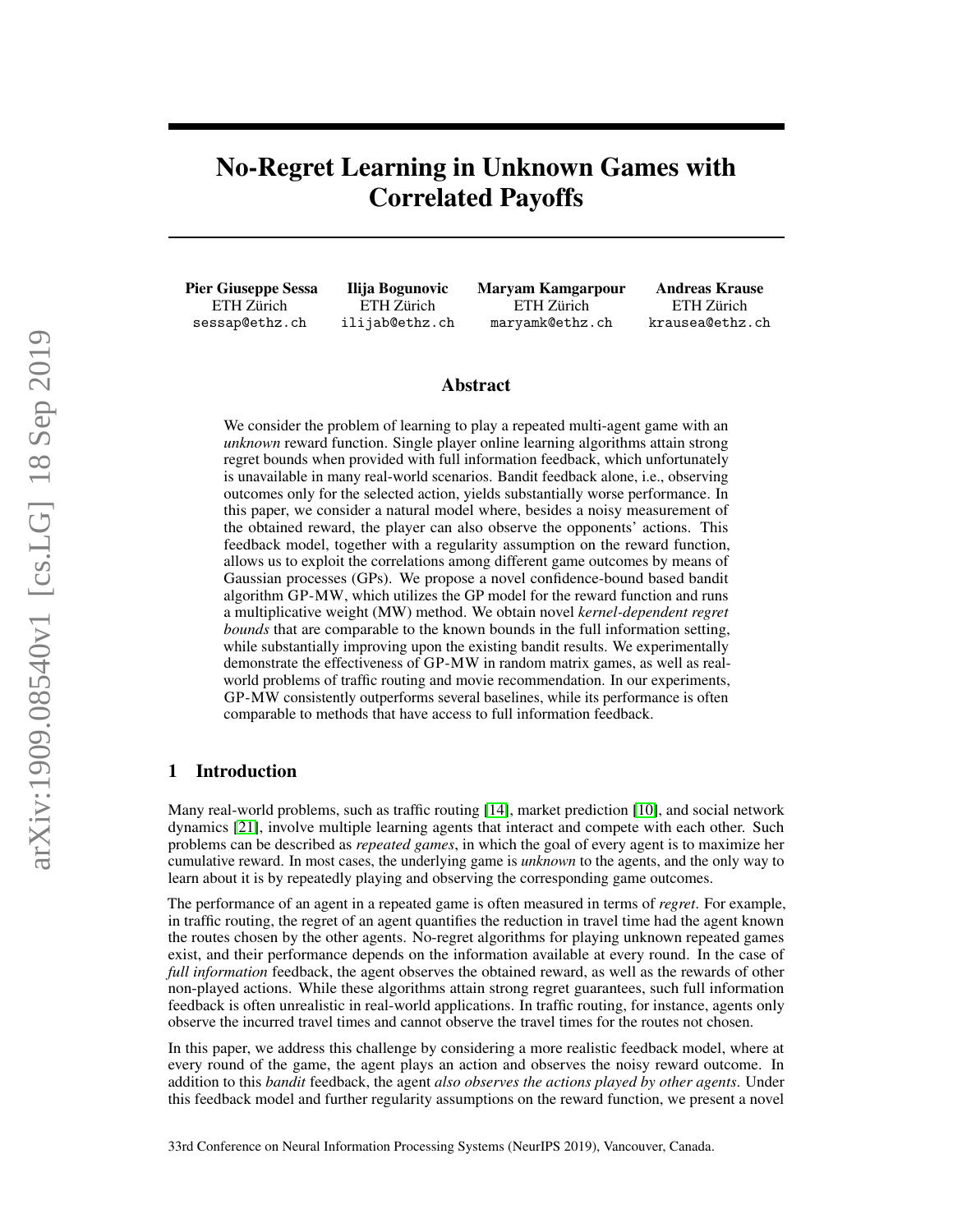<span id="page-1-0"></span>

|          | HEDGE $[11]$                     | EXP3 [3]                           | GP-MW [this paper]                                 |
|----------|----------------------------------|------------------------------------|----------------------------------------------------|
| Feedback | rewards for all actions          | obtained reward                    | obtained reward + opponents' actions               |
| Regret   | $\mathcal{O}(\sqrt{T \log K_i})$ | $\mathcal{O}(\sqrt{TK_i\log K_i})$ | $\mathcal{O}(\sqrt{T\log K_i} + \gamma_T\sqrt{T})$ |

Table 1: Finite action set regret bounds that depend on the available feedback observed by player  $i$  at each time step. Time horizon is denoted with T, and  $K_i$  is the number of actions available to player i. Kernel dependent quantity  $\gamma_T$  (Eq. [\(3\)](#page-3-0)) captures the degrees of freedom in the reward function.

no-regret algorithm for playing unknown repeated games. The proposed algorithm alleviates the need for full information feedback while still achieving comparable regret guarantees.

**Related Work.** In the *full information setting*, multiplicative-weights (MW) algorithms [\[17\]](#page-8-4) such as HEDGE [\[11\]](#page-8-2) attain optimal  $\mathcal{O}(\sqrt{T \log K_i})$  regret, where  $K_i$  is the number of actions available to agent *i*. In the case of convex action sets in  $\mathbb{R}^{d_i}$ , and convex and Lipschitz rewards, online convex optimization algorithms attain optimal  $\mathcal{O}(\sqrt{T})$  regret [\[25\]](#page-9-1). By only assuming Lipschitz rewards and bounded action sets,  $\mathcal{O}(\sqrt{d_iT\log T})$  regret follows from [\[18\]](#page-8-5), while in [\[13\]](#page-8-6) the authors provide efficient gradient-based algorithms with 'local' regret guarantees. Full information feedback requires perfect knowledge of the game and is unrealistic in many applications. Our proposed algorithm overcomes this limitation while achieving comparable regret bounds.

In the more challenging *bandit setting*, existing algorithms have a *substantially worse* dependence on √ the size of the action set. For finite actions, EXP3 [\[3\]](#page-8-3) and its variants ensure optimal  $\mathcal{O}(\sqrt{TK_i\log K_i})$ regret. In the case of convex action sets, and convex and Lipschitz rewards, bandit algorithms attain  $\mathcal{O}(\text{poly}(d_i))$ √  $\overline{T}$ ) regret [\[6\]](#page-8-7), while in the case of Lipschitz rewards  $\mathcal{O}(T^{\frac{d_i+1}{d_i+2}} \log T)$  regret can be obtained [\[22\]](#page-9-2). In contrast, our algorithm works in the *noisy* bandit setting and requires the knowledge of the actions played by other agents. This allows us to, under some regularity assumptions, obtain substantially improved performance. In Table [1,](#page-1-0) we summarize the regret and feedback model of our algorithm together with the existing no-regret algorithms.

The previously mentioned online algorithms reduce the unknown repeated game to a single agent problem against an adversarial and adaptive environment that selects a different reward function at every time step [\[7\]](#page-8-8). A fact not exploited by these algorithms is that in a repeated game, the rewards obtained at different time steps are *correlated* through a static unknown reward function. In [\[24\]](#page-9-3) the authors use this fact to show that, if every agent uses a regularized no-regret algorithm, their individual regret grows at a lower rate of  $\mathcal{O}(T^{1/4})$ , while the sum of their rewards grows only as  $\mathcal{O}(1)$ . In contrast to [\[24\]](#page-9-3), we focus on the single-player viewpoint, and we do not make any assumption on opponents strategies<sup>[1](#page-1-1)</sup>. Instead, we show that by observing opponents' actions, the agent can exploit the structure of the reward function to reduce her individual regret.

Contributions. We propose a novel no-regret bandit algorithm GP-MW for playing unknown repeated games. GP-MW combines the ideas of the multiplicative weights update method [\[17\]](#page-8-4), with GP upper confidence bounds, a powerful tool used in GP bandit algorithms (e.g., [\[23,](#page-9-4) [5\]](#page-8-9)). When a finite number  $K_i$  of actions is available to player i, we provide a novel high-probability regret bound  $\mathcal{O}(\sqrt{T \log K_i} + \gamma_T \sqrt{T})$ , that depends on a kernel-dependent quantity  $\gamma_T$  [\[23\]](#page-9-4). For common kernel choices, this results in a sublinear regret bound, which grows only logarithmically in  $K_i$ . In the case of infinite action subsets of  $\mathbb{R}^{d_i}$  and Lipschitz rewards, via a discretization argument, we obtain a high-probability regret bound of  $\mathcal{O}(\sqrt{d_iT\log(d_iT)} + \gamma_T\sqrt{T})$ . We experimentally demonstrate that GP-MW outperforms existing bandit baselines in random matrix games and traffic routing problems. Moreover, we present an application of GP-MW to a novel robust Bayesian optimization setting in which our algorithm performs favourably in comparison to other baselines.

## <span id="page-1-2"></span>2 Problem Formulation

We consider a repeated static game among  $N$  non-cooperative agents, or players. Each player  $i$  has an action set  $A^i \subseteq \mathbb{R}^{d_i}$  and a reward function  $r^i : A = A^1 \times \cdots \times A^N \to [0, 1]$ . We assume that the reward function  $r^i$  is unknown to player i. At every time t, players simultaneously choose actions  $a_t = (a_t^1, \dots, a_t^N)$  and player i obtains a reward  $r^i(a_t^i, a_t^{-i})$ , which depends on the played action  $a_t^i$ 

<span id="page-1-1"></span><sup>&</sup>lt;sup>1</sup>In fact, they are allowed to be adaptive and adversarial.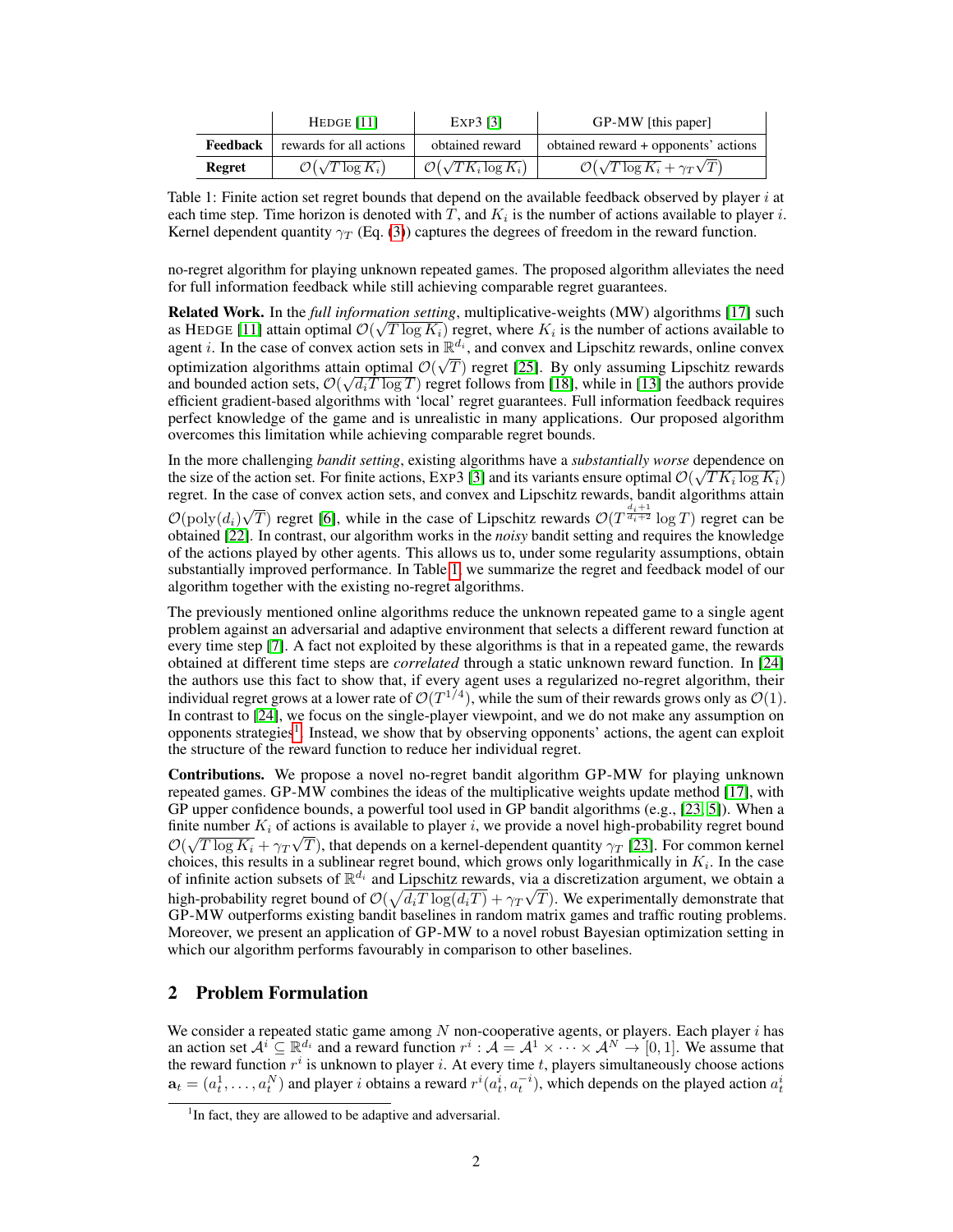and the actions  $a_t^{-i} := (a_t^1, \dots, a_t^{i-1}, a_t^{i+1}, \dots, a_t^N)$  of all the other players. The goal of player *i* is to maximize the cumulative reward  $\sum_{t=1}^{T} r^{i} (a_t^{i}, a_t^{-i})$ . After T time steps, the *regret* of player *i* is defined as

$$
R^{i}(T) = \max_{a \in \mathcal{A}^{i}} \sum_{t=1}^{T} r^{i}(a, a_{t}^{-i}) - \sum_{t=1}^{T} r^{i}(a_{t}^{i}, a_{t}^{-i}),
$$
\n(1)

i.e., the maximum gain the player could have achieved by playing the single best fixed action in case the sequence of opponents' actions  $\{a_t^{-i}\}_{t=1}^T$  and the reward function were known in hindsight. An algorithm is *no-regret* for player *i* if  $R^{i}(T)/T \to 0$  as  $T \to \infty$  for any sequence  $\{a_t^{-i}\}_{t=1}^T$ .

First, we consider the case of a finite number of available actions  $K_i$ , i.e.,  $|A^i| = K_i$ . To achieve no-regret, the player should play mixed strategies [\[7\]](#page-8-8), i.e., probability distributions  $\mathbf{w}_t^i \in [0, 1]^{K_i}$ over  $A<sup>i</sup>$ . With full-information feedback, at every time t player i observes the vector of rewards  $\mathbf{r}_t = [r^i(a, a_t^{-i})]_{a \in \mathcal{A}^i} \in \mathbb{R}^{K_i}$ . With bandit feedback, only the reward  $r^i(a_t^i, a_t^{-i})$  is observed by the player. Existing full information and bandit algorithms [\[11,](#page-8-2) [3\]](#page-8-3), reduce the repeated game to a sequential decision making problem between player  $i$  and an adaptive environment that, at each time t, selects a reward function  $r_t : \mathcal{A}_i \to [0,1]$ . In a repeated game, the reward that player i observes at time t is a *static* fixed function of  $(a_t^i, a_t^{-i})$ , i.e.,  $r_t(a_t^i) = r^i(a_t^i, a_t^{-i})$ , and in many practical settings similar game outcomes lead to similar rewards (see, e.g., the traffic routing application in Section [4.2\)](#page-5-0). In contrast to existing approaches, we exploit such *correlations* by considering the feedback and reward function models described below.

Feedback model. We consider a *noisy* bandit feedback model where, at every time t, player i observes a noisy measurement of the reward  $\tilde{r}_t^i = r^i(a_t^i, a_t^{-i}) + \epsilon_t^i$  where  $\epsilon_t^i$  is  $\sigma_i$ -sub-Gaussian, i.e.,  $\mathbb{E}[\exp(c\epsilon_t^i)] \leq \exp(c^2\sigma_i^2/2)$  for all  $c \in \mathbb{R}$ , with independence over time. The presence of noise is typical in real-world applications, since perfect measurements are unrealistic, e.g., measured travel times in traffic routing.

Besides the standard noisy bandit feedback, we assume player i also observes the played actions  $a_t^{-i}$ of all the other players. In some applications, the reward function  $r^i$  depends only indirectly on  $a_t^{-i}$ through some aggregative function  $\psi(a_t^{-i})$ . For example, in traffic routing [\[14\]](#page-8-0),  $\psi(a_t^{-i})$  represents the congestion in the network's edges, while in network games [\[15\]](#page-8-10), it represents the strategies of player i's neighbours. In such cases, it is sufficient for the player to observe  $\psi(a_t^{-i})$  instead of  $a_t^{-i}$ .

**Regularity assumption on rewards.** In this work, we assume the unknown reward function  $r^i$ :  $\mathcal{A} \rightarrow [0, 1]$  has a bounded norm in a reproducing kernel Hilbert space (RKHS) associated with a positive semi-definite kernel function  $k^i(\cdot,\cdot)$ , that satisfies  $k^i(\mathbf{a}, \mathbf{a}') \leq 1$  for all  $\mathbf{a}, \mathbf{a}' \in A$ . The RKHS norm  $||r^i||_{k^i} = \sqrt{\langle r^i, r^i \rangle_{k^i}}$  measures the smoothness of  $r^i$  with respect to the kernel function  $k^i(\cdot, \cdot)$ , while the kernel encodes the similarity between two different outcomes of the game  $a, a' \in A$ . Typical kernel choices are *polynomial*, *Squared Exponential*, and *Matérn*:

$$
k_{poly}(\mathbf{a}, \mathbf{a}') = \left(b + \frac{\mathbf{a}^\top \mathbf{a}'}{l}\right)^n, \qquad k_{SE}(\mathbf{a}, \mathbf{a}') = \exp\left(-\frac{s^2}{2l^2}\right),
$$

$$
k_{Matérn}(\mathbf{a}, \mathbf{a}') = \frac{2^{1-\nu}}{\Gamma(\nu)} \left(\frac{s\sqrt{2\nu}}{l}\right)^{\nu} B_{\nu} \left(\frac{s\sqrt{2\nu}}{l}\right),
$$

where  $s = ||\mathbf{a} - \mathbf{a}'||_2$ ,  $B_{\nu}$  is the modified Bessel function, and  $l, n, \nu > 0$  are kernel hyperparameters [\[20,](#page-8-11) Section 4]. This is a standard smoothness assumption used in kernelized bandits and Bayesian optimization (e.g., [\[23,](#page-9-4) [9\]](#page-8-12)). In our context it allows player i to use the observed history of play to learn about  $r^i$  and predict unseen game outcomes. Our results are not restricted to any specific kernel function, and depending on the application at hand, various kernels can be used to model different types of reward functions. Moreover, composite kernels (see e.g., [\[16\]](#page-8-13)) can be used to encode the differences in the structural dependence of  $r^i$  on  $a^i$  and  $a^{-i}$ .

It is well known that Gaussian Process models can be used to learn functions with bounded RKHS norm [\[23,](#page-9-4) [9\]](#page-8-12). A GP is a probability distribution over functions  $f(\mathbf{a}) \sim \mathcal{GP}(\mu(\mathbf{a}), k(\mathbf{a}, \mathbf{a}'))$ , specified by its mean and covariance functions  $\mu(\cdot)$  and  $k(\cdot, \cdot)$ , respectively. Given a history of measurements  $\{y_j\}_{j=1}^t$  at points  $\{a_j\}_{j=1}^t$  with  $y_j = f(a_j) + \epsilon_j$  and  $\epsilon_j \sim \mathcal{N}(0, \sigma^2)$ , the posterior distribution under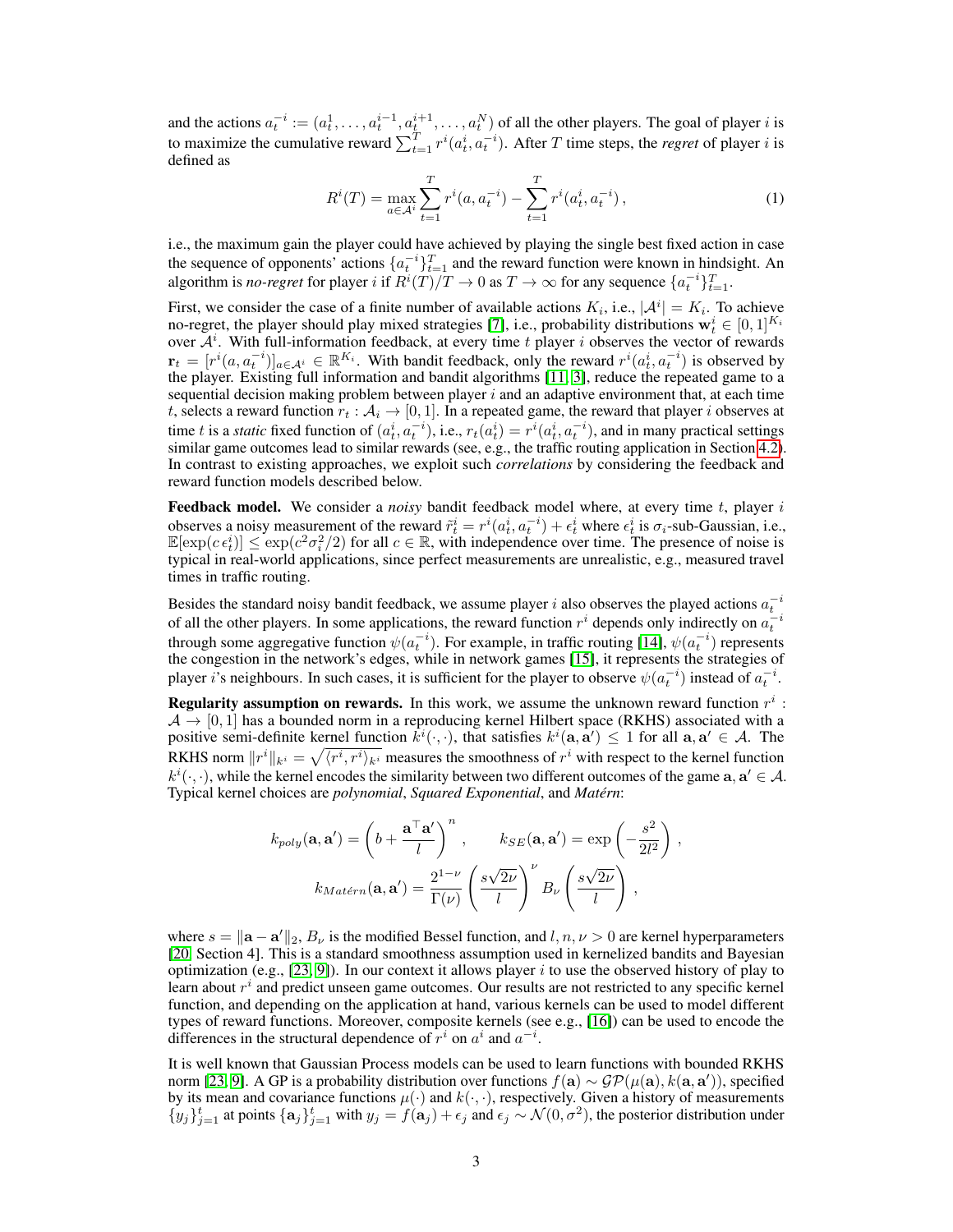#### <span id="page-3-4"></span>Algorithm 1 The GP-MW algorithm for player  $i$

**Input:** Set of actions  $\mathcal{A}^i$ , GP prior  $(\mu_0, \sigma_0, k^i)$ , parameters  $\{\beta_t\}_{t \geq 1}, \eta$ 

1: Initialize:  $\mathbf{w}_1^i = \frac{1}{K_i}(1,\ldots,1) \in \mathbb{R}^{K_i}$ 

2: for  $t = 1, 2, ..., T$  do

- 3: Sample action  $a_t^i \sim \mathbf{w}_t^i$
- 4: Observe noisy reward  $\tilde{r}_t^i$  and opponents' actions  $a_t^{-i}$ :

<span id="page-3-5"></span><span id="page-3-1"></span>
$$
\tilde{r}_t^i = r^i(a_t^i, a_t^{-i}) + \epsilon_t^i
$$

5: Compute optimistic reward estimates  $\hat{\mathbf{r}}_t \in \mathbb{R}^{K_i}$ :

<span id="page-3-0"></span>
$$
[\hat{\mathbf{r}}_t]_a = \min\{1, UCB_t(a, a_t^{-i})\} \quad \text{for every} \quad a = 1, \dots, K_i \tag{5}
$$

6: Update mixed strategy:

$$
[\mathbf{w}_{t+1}^i]_a = \frac{[\mathbf{w}_t^i]_a \exp(-\eta (1 - [\hat{\mathbf{r}}_t]_a))}{\sum_{k=1}^{K_i} [\mathbf{w}_t^i]_k \exp(-\eta (1 - [\hat{\mathbf{r}}_t]_k))} \quad \text{for every} \quad a = 1, \dots, K_i \tag{6}
$$

7: Update  $\mu_t$ ,  $\sigma_t$  according to [\(2\)](#page-3-1)-[\(3\)](#page-3-2) by appending  $(\mathbf{a}_t, \tilde{r}_t^i)$  to the history of play. 8: end for

a  $\mathcal{GP}(0, k(\mathbf{a}, \mathbf{a}'))$  prior is also Gaussian, with mean and variance functions:

$$
\mu_t(\mathbf{a}) = \mathbf{k}_t(\mathbf{a})^\top (\mathbf{K}_t + \sigma^2 \mathbf{I}_t)^{-1} \mathbf{y}_t
$$
\n(2)

$$
\sigma_t^2(\mathbf{a}) = k(\mathbf{a}, \mathbf{a}) - \mathbf{k}_t(\mathbf{a})^\top (\mathbf{K}_t + \sigma^2 \mathbf{I}_t)^{-1} \mathbf{k}_t(\mathbf{a}), \tag{3}
$$

where  $\mathbf{k}_t(\mathbf{a}) = [k(\mathbf{a}_j, \mathbf{a})]_{j=1}^t$ ,  $\mathbf{y}_t = [y_1, \dots, y_t]^\top$ , and  $\mathbf{K}_t = [k(\mathbf{a}_j, \mathbf{a}_{j'})]_{j,j'}$  is the kernel matrix.

At time  $t$ , an upper confidence bound on  $f$  can be obtained as:

<span id="page-3-3"></span><span id="page-3-2"></span>
$$
UCBt(\mathbf{a}) := \mu_{t-1}(\mathbf{a}) + \beta_t \sigma_{t-1}(\mathbf{a}), \qquad (4)
$$

where  $\beta_t$  is a parameter that controls the width of the confidence bound and ensures  $UCB_t(\mathbf{a}) \ge f(\mathbf{a})$ , for all  $a \in A$  and  $t \ge 1$ , with high probability [\[23\]](#page-9-4). We make this statement precise in Theorem [1.](#page-4-0)

Due to the above regularity assumptions and feedback model, player  $i$  can use the history of play  $\{(a_1, \tilde{r}_1), \ldots, (a_{t-1}, \tilde{r}_{t-1})\}$  to compute an upper confidence bound  $UCB_t(\cdot)$  of the unknown reward function  $r^i$  by using [\(4\)](#page-3-3). In the next section, we present our algorithm that makes use of  $UCB_t(\cdot)$  to simulate full information feedback.

## 3 The GP-MW Algorithm

We now introduce GP-MW, a novel no-regret bandit algorithm, which can be used by a generic player i (see Algorithm [1\)](#page-3-4). GP-MW maintains a probability distribution (or mixed strategy)  $\vec{w}_t^i$  over  $\hat{\mathcal{A}}^i$  and updates it at every time step using a multiplicative-weight (MW) subroutine (see [\(6\)](#page-3-0)) that requires full information feedback. Since such feedback is not available, GP-MW builds (in [\(5\)](#page-3-5)) an *optimistic* estimate of the true reward of every action via the upper confidence bound  $UCB_t$  of  $r^i$ . Moreover, since rewards are bounded in [0, 1], the algorithm makes use of  $\min\{1, UCB_t(\cdot)\}\)$ . At every time step t, GP-MW plays an action  $a_t^i$  sampled from  $w_t^i$ , and uses the noisy reward observation  $\tilde{r}_t^i$  and actions  $a_t^{-i}$  played by other players to compute the updated upper confidence bound  $UCB_{t+1}(\cdot).$ 

In Theorem [1,](#page-4-0) we present a high-probability regret bound for GP-MW while all the proofs of this section can be found in the supplementary material. The obtained bound depends on the *maximum information gain*, a kernel-dependent quantity defined as:

$$
\gamma_t := \max_{\mathbf{a}_1,\dots,\mathbf{a}_t} \frac{1}{2} \log \det(\mathbf{I}_t + \sigma^{-2} \mathbf{K}_t).
$$

It quantifies the maximal reduction in uncertainty about  $r^i$  after observing outcomes  $\{a_j\}_{j=1}^t$  and the corresponding noisy rewards. The result of [\[23\]](#page-9-4) shows that this quantity is sublinear in  $T$ , e.g.,  $\gamma_T = \mathcal{O}((\log T)^{d+1})$  in the case of  $k_{SE}$ , and  $\gamma_T = \mathcal{O}(T^{\frac{d^2+d}{2\nu+d^2+d}} \log T)$  in the case of  $k_{Matern}$ , where d is the total dimension of the outcomes  $\mathbf{a} \in \mathcal{A}$ , i.e.,  $d = \sum_{i=1}^{N} d_i$ .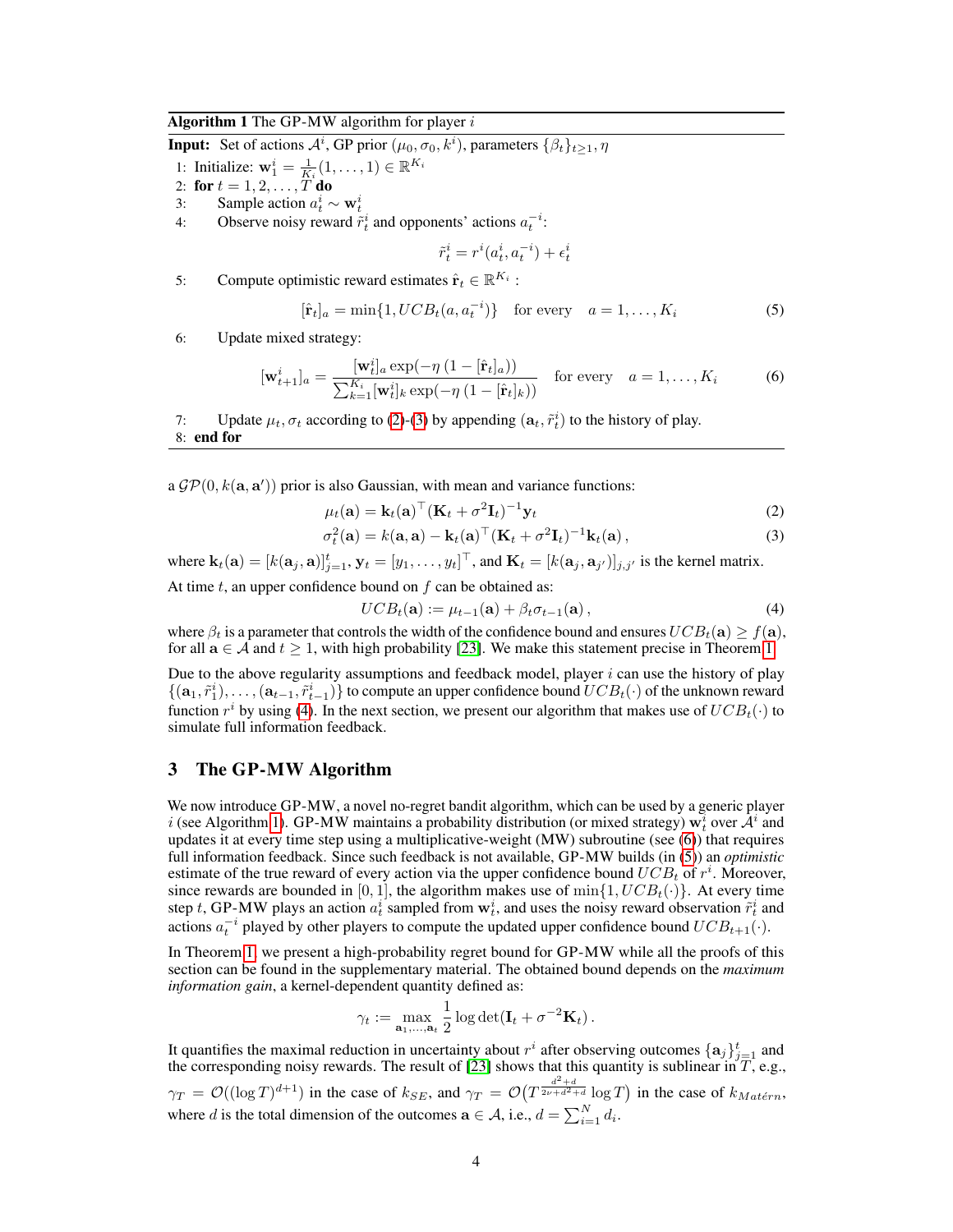<span id="page-4-0"></span>**Theorem 1.** Fix  $\delta \in (0,1)$  and assume  $\epsilon_t^i$ 's are  $\sigma_i$ -sub-Gaussian with independence over time. For any  $r^i$  such that  $\|r^i\|_{k^i} \leq B$ , if player  $i$  plays actions from  $\mathcal{A}_i$ ,  $|\mathcal{A}_i| = K_i$ , according to <code>GP-MW</code> with  $\beta_t = B + \sqrt{2(\gamma_{t-1} + \log(2/\delta))}$  and  $\eta = \sqrt{(8\log K_i)/T}$ , then with probability at least  $1 - \delta$ ,

$$
R^{i}(T) = \mathcal{O}\left(\sqrt{T\log K_i} + \sqrt{T\log(2/\delta)} + B\sqrt{T\gamma_T} + \sqrt{T\gamma_T(\gamma_T + \log(2/\delta))}\right).
$$

The proof of this theorem follows by the decomposition of the regret of GP-MW into the sum of two terms. The first term corresponds to the regret that player  $i$  incurs with respect to the sequence of computed upper confidence bounds. The second term is due to not knowing the true reward function  $r^i$ . The proof of Theorem [1](#page-4-0) then proceeds by bounding the first term using standard results from adversarial online learning [\[7\]](#page-8-8), while the second term is upper bounded by using regret bounding techniques from GP optimization [\[23,](#page-9-4) [4\]](#page-8-14).

Theorem [1](#page-4-0) can be made more explicit by substituting bounds on  $\gamma_T$ . For instance, in the case of the squared exponential kernel, the regret bound becomes  $R^{i}(T) = \mathcal{O}\left(\left((\log K_{i})^{1/2} + (\log T)^{d+1}\right)\sqrt{T}\right)$ . In comparison to the standard multi-armed bandit regret bound  $\mathcal{O}(\sqrt{TK_i \log K_i})$  (e.g., [\[3\]](#page-8-3)), this In comparison to the standard multi-armed bandit regret bound  $U(\sqrt{I} K_i \log K_i)$ <br>regret bound does not depend on  $\sqrt{K_i}$ , similarly to the ideal full information setting.

#### The case of continuous action sets

In this section, we consider the case when  $A^i$  is a (continuous) compact subset of  $\mathbb{R}^{d_i}$ . In this case, further assumptions are required on  $r^i$  and  $A_i$  to achieve sublinear regret. Hence, we assume a bounded set  $A_i \subset \mathbb{R}^{d_i}$  and  $r^i$  to be Lipschitz continuous in  $a^i$ . Under the same assumptions, existing regret bounds are  $\mathcal{O}(\sqrt{d_i T \log T})$  and  $\mathcal{O}(T^{\frac{d_i+1}{d_i+2}} \log T)$  in the full information [\[18\]](#page-8-5) and bandit setting [\[22\]](#page-9-2), respectively. By using a discretization argument, we obtain a high probability regret bound for GP-MW.

<span id="page-4-1"></span>**Corollary 1.** Let  $\delta \in (0,1)$  and  $\epsilon_t^i$  be  $\sigma_i$ -sub-Gaussian with independence over time. Assume  $||r^i||_k \leq B$ ,  $\mathcal{A}_i \subset [0,b]^{d_i}$ , and  $r^i$  is L-Lipschitz in its first argument, and consider the discretization  $\mathbb{E}[A^i]_T$  with  $\mathbb{E}[A^i]_T = (Lb\sqrt{d_iT})^{d_i}$  such that  $\|a - [a]_T\|_1 \leq \sqrt{d_i/T}/L$  for every  $a \in A^i$ , where  $[a]_T$ is the closest point to a in  $[\mathcal{A}^i]_T$ . If player  $i$  plays actions from  $[\mathcal{A}^i]_T$  according to GP-MW with  $\beta_t = B + \sqrt{2(\gamma_{t-1} + \log(2/\delta))}$  *and*  $\eta = \sqrt{8d_i \log(Lb\sqrt{d_iT})/T}$ , *then with probability at least*  $1 - \delta$ ,

$$
R^{i}(T) = \mathcal{O}\left(\sqrt{d_{i}T\log(Lb\sqrt{d_{i}T})} + \sqrt{T\log(2/\delta)} + B\sqrt{T\gamma_{T}} + \sqrt{T\gamma_{T}(\gamma_{T} + \log(2/\delta))}\right)
$$

.

By substituting bounds on  $\gamma_T$ , our bound becomes  $R^i(T) = \mathcal{O}(T^{1/2} \text{polylog}(T))$  in the case of the SE kernel (for fixed  $d$ ). Such a bound has a strictly better dependence on T than the existing bandit bound  $\mathcal{O}(T^{\frac{d_i+1}{d_i+2}} \log T)$  from [\[22\]](#page-9-2). Similarly to [\[22,](#page-9-2) [18\]](#page-8-5), the algorithm resulting from Corollary [1](#page-4-1) is not efficient in high dimensional settings, as its computational complexity is exponential in  $d_i$ .

#### 4 Experiments

In this section, we consider random matrix games and a traffic routing model and compare GP-MW with the existing algorithms for playing repeated games. Then, we show an application of GP-MW to robust BO and compare it with existing baselines on a movie recommendation problem.

#### 4.1 Repeated random matrix games

We consider a repeated matrix game between two players with actions  $A_1 = A_2 = \{0, 1, \ldots, K - 1\}$ and payoff matrices  $A^i \in \mathbb{R}^{K \times K}$ ,  $i = 1, 2$ . At every time step, each player i receives a payoff  $r^i(a_t^1, a_t^2) = [A^i]_{a_t^1, a_t^2}$ , where  $[A^i]_{i,j}$  indicates the  $(i, j)$ -th entry of matrix  $A^i$ . We select  $K = 30$ and generate 10 random matrices with  $r^1 = r^2 \sim GP(0, k(\cdot, \cdot))$ , where  $k = k_{SE}$  with  $l = 6$ . We set the noise to  $\epsilon_t^i \sim \mathcal{N}(0, 0.01)$ , and use  $T = 200$ . For every game, we distinguish between two settings:

Against random opponent. In this setting, player-2 plays actions uniformly at random from  $\mathcal{A}^2$  at every round t, while player-1 plays according to a no-regret algorithm. In Figure [1a,](#page-5-1) we compare the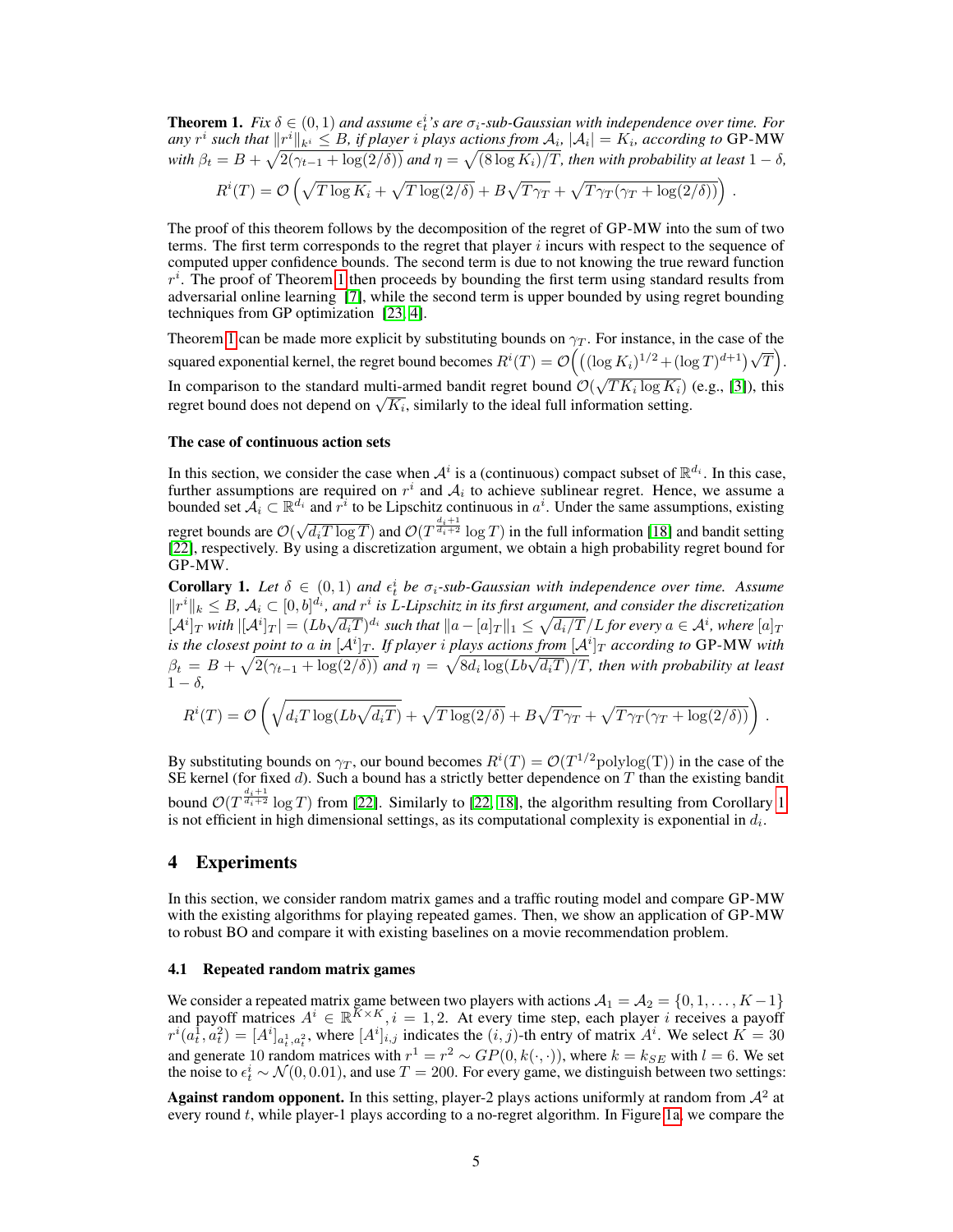<span id="page-5-1"></span>

Figure 1: GP-MW leads to smaller regret compared to EXP3.P. HEDGE is an idealized benchmark which upper bounds the achievable performance. Shaded areas represent  $\pm$  one standard deviation.

time-averaged regret of player-1 when playing according to HEDGE [\[11\]](#page-8-2), EXP3.P [\[3\]](#page-8-3), and GP-MW. Our algorithm is run with the true function prior while HEDGE receives (unrealistic) noiseless full information feedback (at every round  $t$ ) and leads to the lowest regret. When only the noisy bandit feedback is available, GP-MW significantly outperforms EXP3.P.

GP-MW vs EXP3.P. Here, player-1 plays according to GP-MW while player-2 is an adaptive adversary and plays using EXP3.P. In Figure [1b,](#page-5-1) we compare the regret of the two players averaged over the game instances. GP-MW outperforms EXP3.P and ensures player-1 a smaller regret.

#### <span id="page-5-0"></span>4.2 Repeated traffic routing

We consider the Sioux-Falls road network [\[14,](#page-8-0) [1\]](#page-8-15), a standard benchmark model in the transportation literature. The network is a directed graph with 24 nodes and 76 edges ( $e \in E$ ). In this experiment, we have  $N = 528$  agents and every agent i seeks to send some number of units  $u^i$  from a given origin to a given destination node. To do so, agent i can choose among  $K_i = 5$  possible routes consisting of network edges  $E(i) \subset E$ . A route chosen by agent i corresponds to action  $a^i \in \mathbb{R}^{|E(i)|}$ with  $[a^i]_e = u^i$  in case e belongs to the route and  $[a^i]_e = 0$  otherwise. The goal of each agent i is to minimize the travel time weighted by the number of units  $u^i$ . The travel time of an agent is unknown and depends on the total occupancy of the traversed edges within the chosen route. Hence, the travel time increases when more agents use the same edges. The number of units  $u^i$  for every agent, as well as travel time functions for each edge, are taken from [\[14,](#page-8-0) [1\]](#page-8-15). A more detailed description of our experimental setup is provided in Appendix [C.](#page-12-0)

We consider a repeated game, where agents choose routes using either of the following algorithms:

- HEDGE. To run HEDGE, each agent has to observe the travel time incurred had she chosen any different route. This requires knowing the exact travel time functions. Although these assumptions are unrealistic, we use HEDGE as an idealized benchmark.
- EXP3.P. In the case of EXP3.P, agents only need to observe their incurred travel time. This corresponds to the standard bandit feedback.
- GP-MW. Let  $\psi(a_t^{-i}) \in \mathbb{R}^{|E(i)|}$  be the total occupancy (by other agents) of edges  $E(i)$  at time t. To run GP-MW, agent  $i$  needs to observe a noisy measurement of the travel time as well as the corresponding  $\psi(a_t^{-i})$ .
- Q-BRI (Q-learning Better Replies with Inertia algorithm [\[19\]](#page-8-16)). This algorithm requires the same feedback as GP-MW and is proven to asymptotically converge to a Nash equilibrium (as the considered game is a potential game [\[8\]](#page-8-17)). We use the same set of algorithm parameters as in [\[8\]](#page-8-17).

For every agent i to run GP-MW, we use a composite kernel  $k^i$  such that for every  $a_1, a_2 \in A$ ,  $k^i((a_1^i, a_1^{-i}), (a_2^i, a_2^{-i})) = k_1^i(a_1^i, a_2^i) \cdot k_2^i(a_1^i + \psi(a_1^{-i}), a_2^i + \psi(a_2^{-i}))$  , where  $k_1^i$  is a linear kernel and  $k_2^i$  is a polynomial kernel of degree  $n \in \{2, 4, 6\}$ .

First, we consider a random subset of 100 agents that we refer to as learning agents. These agents choose actions (routes) according to the aforementioned no-regret algorithms for  $T = 100$  game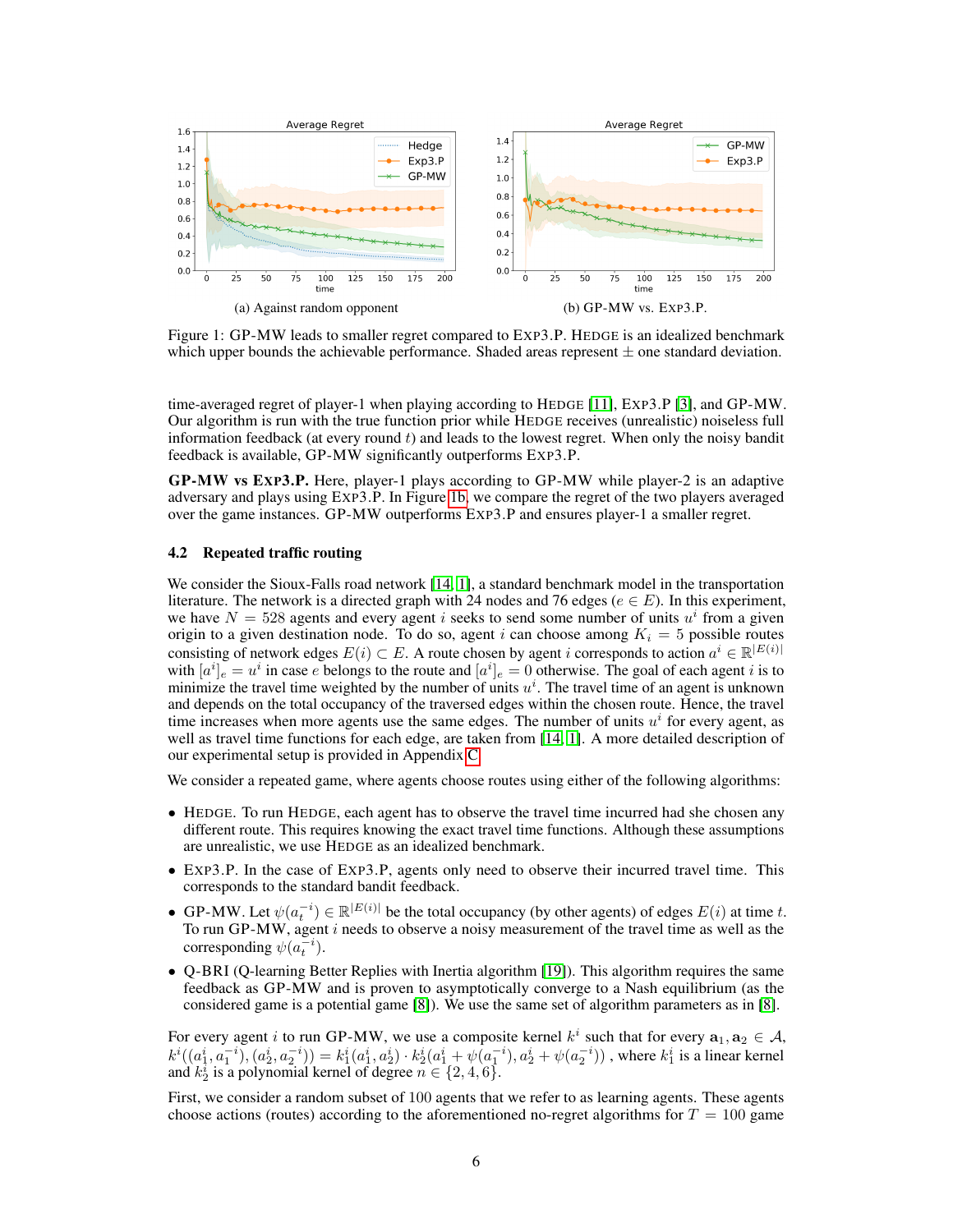<span id="page-6-0"></span>

Figure 2: GP-MW leads to a significantly smaller average regret compared to EXP3.P and Q-BRI and improves the overall congestion in the network. HEDGE represents an idealized full information benchmark which upper bounds the achievable performance.

rounds. The remaining non-learning agents simply choose the shortest route, ignoring the presence of the other agents. In Figure [2](#page-6-0) (top plots), we compare the average regret (expressed in hours) of the learning agents when they use the different no-regret algorithms. We also show the associated average congestion in the network (see [\(13\)](#page-13-0) in Appendix [C](#page-12-0) for a formal definition). When playing according to GP-MW, agents incur significantly smaller regret and the overall congestion is reduced in comparison to EXP3.P and Q-BRI.

In our second experiment, we consider the same setup as before, but we vary the number of learning agents. In Figure [2](#page-6-0) (bottom plots), we show the final (when  $T = 100$ ) average regret and congestion as a function of the number of learning agents. We observe that GP-MW systematically leads to a smaller regret and reduced congestion in comparison to EXP3.P and Q-BRI. Moreover, as the number of learning agents increases, both HEDGE and GP-MW reduce the congestion in the network, while this is not the case with EXP3.P or Q-BRI (due to a slower convergence).

#### 4.3 GP-MW and robust Bayesian Optimization

In this section, we apply GP-MW to a novel robust Bayesian Optimization (BO) setting, similar to the one considered in [\[4\]](#page-8-14). The goal is to optimize an unknown function  $f$  (under the same regularity assumptions as in Section [2\)](#page-1-2) from a sequence of queries and corresponding noisy observations. Very often, the actual queried points may differ from the selected ones due to various input perturbations, or the function may depend on external parameters that cannot be controlled (see [\[4\]](#page-8-14) for examples).

This scenario can be modelled via a two player repeated game, where a player is competing against an adversary. The unknown reward function is given by  $f : \mathcal{X} \times \Delta \rightarrow \mathbb{R}$ . At every round t of the game, the player selects a point  $x_t \in \mathcal{X}$ , and the adversary chooses  $\delta_t \in \Delta$ . The player then observes the parameter  $\delta_t$  and a noisy estimate of the reward:  $f(x_t, \delta_t) + \epsilon_t$ . After T time steps, the player incurs the regret

$$
R(T) = \max_{x \in \mathcal{X}} \sum_{t=1}^{T} f(x, \delta_t) - \sum_{t=1}^{T} f(x_t, \delta_t).
$$

Note that both the regret definition and feedback model are the same as in Section [2.](#page-1-2)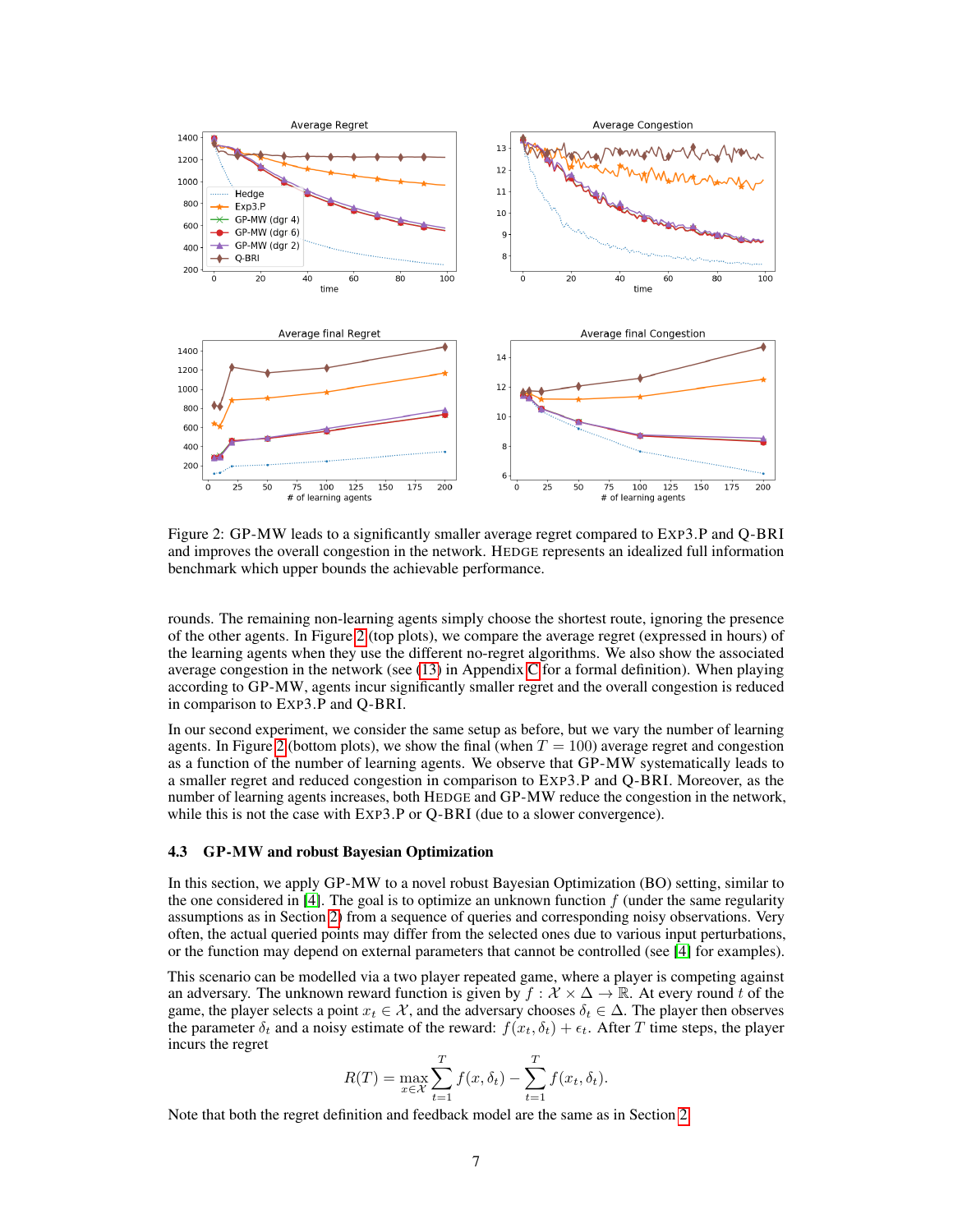<span id="page-7-0"></span>

Figure 3: GP-MW ensures no-regret against both randomly and adaptively chosen users, while GP-UCB and STABLEOPT attain constant average regret.

In the standard (non-adversarial) Bayesian optimization setting, the GP-UCB algorithm [\[23\]](#page-9-4) ensures no-regret. On the other hand, the STABLEOPT algorithm [\[4\]](#page-8-14) attains strong regret guarantees against the worst-case adversary which perturbs the final reported point  $x_T$ . Here instead, we consider the case where the adversary is *adaptive* at every time t, i.e., it can adapt to past selected points  $x_1, \ldots, x_{t-1}$ . We note that both GP-UCB and STABLEOPT fail to achieve no-regret in this setting, as both algorithms are deterministic conditioned on the history of play. On the other hand, GP-MW is a no-regret algorithm in this setting according to Theorem [1](#page-4-0) (and Corollary [1\)](#page-4-1).

Next, we demonstrate these observations experimentally in a movie recommendation problem.

Movie recommendation. We seek to recommend movies to users according to their preferences. A priori it is unknown which user will see the recommendation at any time  $t$ . We assume that such a user is chosen arbitrarily (possibly adversarially), simultaneously to our recommendation.

We use the MovieLens-100K dataset [\[12\]](#page-8-18) which provides a matrix of ratings for 1682 movies rated by 943 users. We apply non-negative matrix factorization with  $p = 15$  latent factors on the incomplete rating matrix and obtain feature vectors  $m_i, u_j \in \mathbb{R}^p$  for movies and users, respectively. Hence,  $\mathbf{m}_i^{\top} \mathbf{u}_j$  represents the rating of movie i by user j. At every round t, the player selects  $\mathbf{m}_t \in$  ${\bf m}_1, \ldots, {\bf m}_{1682}$ , the adversary chooses (without observing  ${\bf m}_t$ ) a user index  $i_t \in \{1, \ldots, 943\}$ , and the player receives reward  $f(\mathbf{m}_t, i_t) = \mathbf{m}_t^\top \mathbf{u}_{i_t}$ . We model f via a GP with composite kernel  $k((\mathbf{m}, i), (\mathbf{m}', i')) = k_1(\mathbf{m}, \mathbf{m}') \cdot k_2(i, i')$  where  $k_1$  is a linear kernel and  $k_2$  is a diagonal kernel.

We compare the performance of GP-MW against the ones of GP-UCB and STABLEOPT when sequentially recommending movies. In this experiment, we let GP-UCB select  $m_t$  =  $\arg \max_{\mathbf{m}} \max_i UCB_t(\mathbf{m}, i)$ , while STABLEOPT chooses  $\mathbf{m}_t = \arg \max_{\mathbf{m}} \min_i UCB_t(\mathbf{m}, i)$ at every round t. Both algorithms update their posteriors with measurements at  $(\mathbf{m}_t, \hat{i}_t)$  with  $\hat{i}_t = \arg \max_i UCB_t(\mathbf{m}_t, i)$  in the case of GP-UCB and  $\hat{i}_t = \arg \min_i LCB_t(\mathbf{m}_t, i)$  for STA-BLEOPT. Here,  $LCB_t$  represents a lower confidence bound on f (see [\[4\]](#page-8-14) for details).

In Figure [3a,](#page-7-0) we show the average regret of the algorithms when the adversary chooses users uniformly at random at every  $t$ . In our second experiment (Figure [3b\)](#page-7-0), we show their performance when the adversary is adaptive and selects  $i_t$  according to the HEDGE algorithm. We observe that in both experiments GP-MW is no-regret, while the average regrets of both GP-UCB and STABLEOPT do not vanish.

## 5 Conclusions

We have proposed GP-MW, a no-regret bandit algorithm for playing unknown repeated games. In addition to the standard bandit feedback, the algorithm requires observing the actions of other players after every round of the game. By exploiting the correlation among different game outcomes, it computes upper confidence bounds on the rewards and uses them to simulate unavailable full information feedback. Our algorithm attains high probability regret bounds that can substantially improve upon the existing bandit regret bounds. In our experiments, we have demonstrated the effectiveness of GP-MW on synthetic games, and real-world problems of traffic routing and movie recommendation.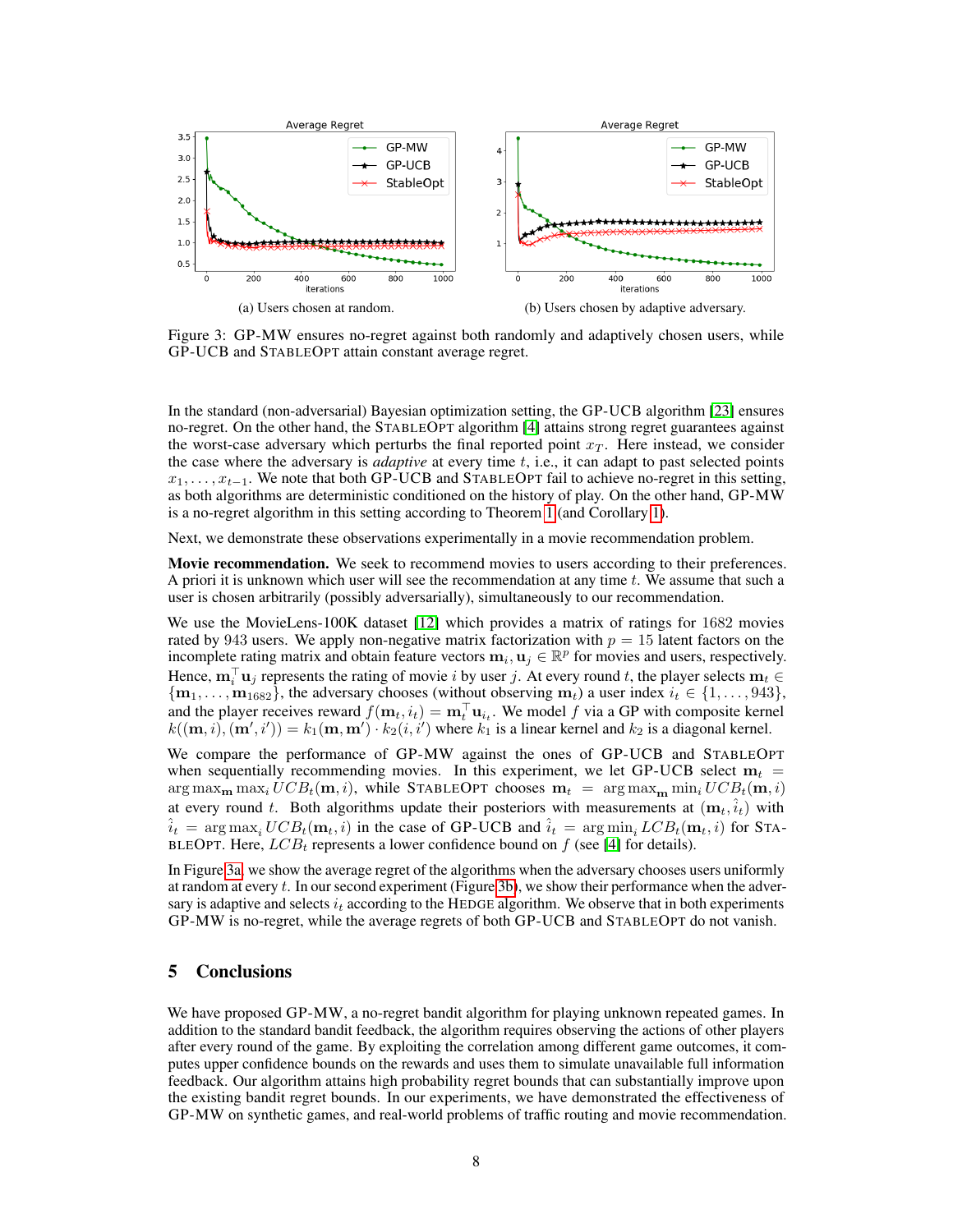#### Acknowledgments

This work was gratefully supported by Swiss National Science Foundation, under the grant SNSF 200021\_172781, and by the European Union's Horizon 2020 ERC grant 815943.

#### References

- <span id="page-8-15"></span>[1] Transportation network test problems. http://www.bgu.ac.il/ bargera/tntp/.
- <span id="page-8-19"></span>[2] Yasin Abbasi-Yadkori. *Online Learning for Linearly Parametrized Control Problems*. PhD thesis, Edmonton, Alta., Canada, 2012.
- <span id="page-8-3"></span>[3] Peter Auer, Nicolò Cesa-Bianchi, Yoav Freund, and Robert E. Schapire. The nonstochastic multiarmed bandit problem. *SIAM J. Comput.*, 32(1):48–77, January 2003.
- <span id="page-8-14"></span>[4] Ilija Bogunovic, Jonathan Scarlett, Stefanie Jegelka, and Volkan Cevher. Adversarially robust optimization with gaussian processes. In *Neural Information Processing Systems (NeurIPS)*, 2018.
- <span id="page-8-9"></span>[5] Ilija Bogunovic, Jonathan Scarlett, Andreas Krause, and Volkan Cevher. Truncated variance reduction: A unified approach to bayesian optimization and level-set estimation. In *Neural Information Processing Systems (NeurIPS)*, 2016.
- <span id="page-8-7"></span>[6] Sébastien Bubeck, Yin Tat Lee, and Ronen Eldan. Kernel-based methods for bandit convex optimization. In *Proceedings of the 49th Annual ACM SIGACT Symposium on Theory of Computing*, STOC 2017, pages 72–85, 2017.
- <span id="page-8-8"></span>[7] Nicolo Cesa-Bianchi and Gabor Lugosi. *Prediction, Learning, and Games*. Cambridge University Press, New York, NY, USA, 2006.
- <span id="page-8-17"></span>[8] Archie C. Chapman, David S. Leslie, Alex Rogers, and Nicholas R. Jennings. Convergent learning algorithms for unknown reward games. *SIAM J. Control and Optimization*, 51(4):3154– 3180, 2013.
- <span id="page-8-12"></span>[9] Sayak Ray Chowdhury and Aditya Gopalan. On kernelized multi-armed bandits. In *International Conference on Machine Learning (ICML)*, 2017.
- <span id="page-8-1"></span>[10] Itay P. Fainmesser. Community structure and market outcomes: A repeated games-in-networks approach. *American Economic Journal: Microeconomics*, 4(1):32–69, February 2012.
- <span id="page-8-2"></span>[11] Yoav Freund and Robert E Schapire. A decision-theoretic generalization of on-line learning and an application to boosting. *Journal of Computer and System Sciences*, 55(1):119 – 139, 1997.
- <span id="page-8-18"></span>[12] F. Maxwell Harper and Joseph A. Konstan. The movielens datasets: History and context. *ACM Trans. Interact. Intell. Syst.*, 5(4):19:1–19:19, December 2015.
- <span id="page-8-6"></span>[13] Elad Hazan, Karan Singh, and Cyril Zhang. Efficient regret minimization in non-convex games. In *International Conference on Machine Learning (ICML)*, 2017.
- <span id="page-8-0"></span>[14] Larry J. Leblanc. An algorithm for the discrete network design problem. *Transportation Science*, 9:183–199, 08 1975.
- <span id="page-8-10"></span>[15] Matthew O. Jackson and Yves Zenou. Games on networks. In *Handbook of Game Theory with Economic Applications*, volume 4, chapter 3, pages 95–163. Elsevier, 2015.
- <span id="page-8-13"></span>[16] Andreas Krause and Cheng S. Ong. Contextual gaussian process bandit optimization. In *Neural Information Processing Systems (NeurIPS)*. 2011.
- <span id="page-8-4"></span>[17] N. Littlestone and M.K. Warmuth. The weighted majority algorithm. *Information and Computation*, 108(2):212 – 261, 1994.
- <span id="page-8-5"></span>[18] Odalric-Ambrym Maillard and Rémi Munos. Online learning in adversarial lipschitz environments. In *Machine Learning and Knowledge Discovery in Databases*, pages 305–320, 2010.
- <span id="page-8-16"></span>[19] Dov Monderer and Lloyd S. Shapley. Potential games. *Games and Economic Behavior*, 14(1):124 – 143, 1996.
- <span id="page-8-11"></span>[20] Carl Edward Rasmussen and Christopher K. I. Williams. *Gaussian Processes for Machine Learning (Adaptive Computation and Machine Learning)*. The MIT Press, 2005.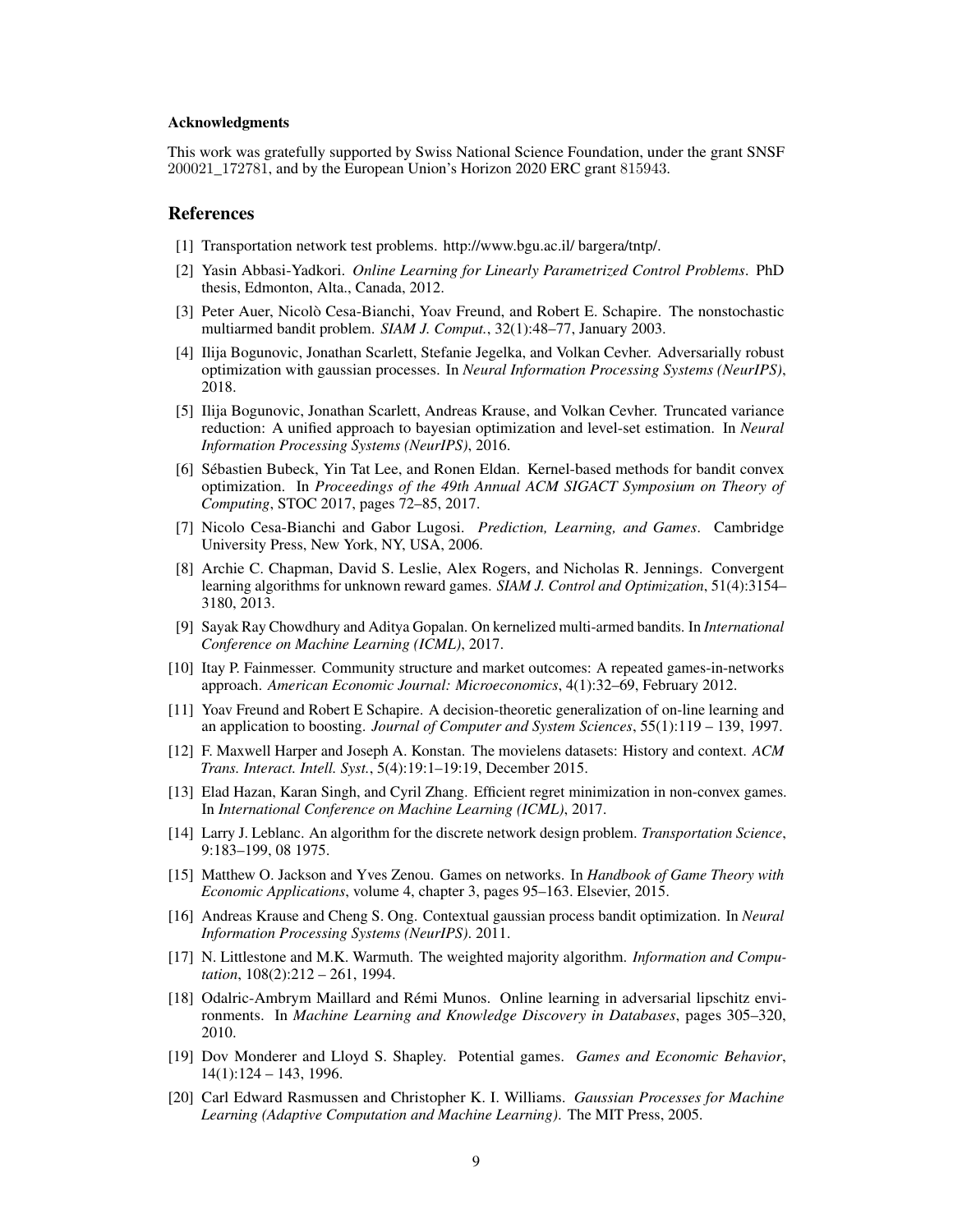- <span id="page-9-0"></span>[21] Brian Skyrms and Robin Pemantle. A dynamic model of social network formation. *Adaptive Networks: Theory, Models and Applications*, pages 231–251, 2009.
- <span id="page-9-2"></span>[22] Aleksandrs Slivkins. Contextual bandits with similarity information. *Journal of Machine Learning Research*, 15:2533–2568, 2014.
- <span id="page-9-4"></span>[23] Niranjan Srinivas, Andreas Krause, Sham Kakade, and Matthias Seeger. Gaussian process optimization in the bandit setting: No regret and experimental design. In *International Conference on Machine Learning (ICML)*, 2010.
- <span id="page-9-3"></span>[24] Vasilis Syrgkanis, Alekh Agarwal, Haipeng Luo, and Robert E. Schapire. Fast convergence of regularized learning in games. In *Neural Information Processing Systems (NeurIPS)*, 2015.
- <span id="page-9-1"></span>[25] Martin Zinkevich. Online convex programming and generalized infinitesimal gradient ascent. In *International Conference on Machine Learning (ICML)*, 2003.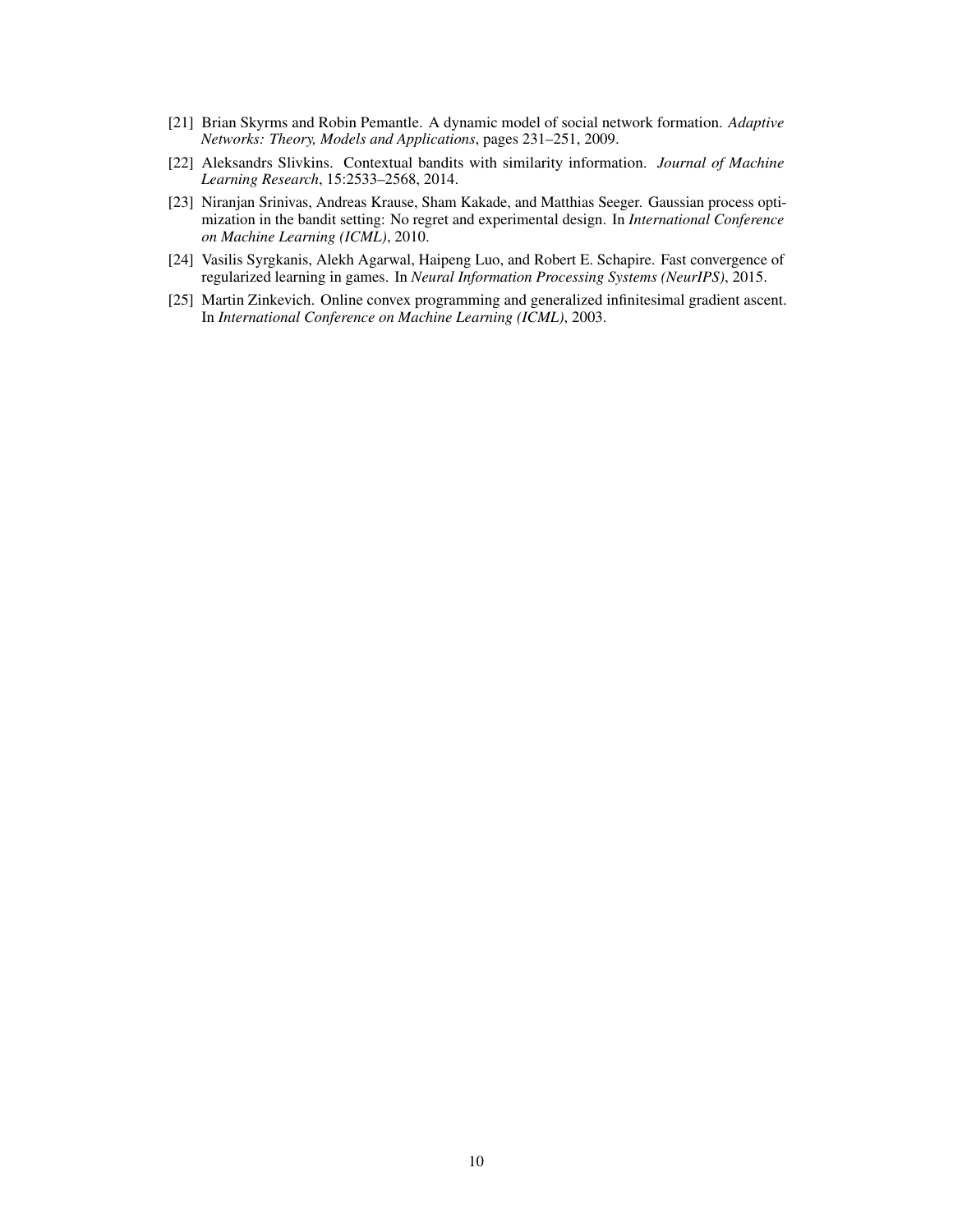# Supplementary Material

## No-Regret Learning in Unknown Games with Correlated Payoffs

Pier Giuseppe Sessa, Ilija Bogunovic, Maryam Kamgarpour, Andreas Krause (NeurIPS 2019)

## A Proof of Theorem [1](#page-4-0)

We make use of the following well-known confidence lemma.

<span id="page-10-0"></span>Lemma 1 (Confidence Lemma). *Let* H<sup>k</sup> *be a RKHS with underlying kernel function* k*. Consider an unknown function*  $f: \mathcal{A} \to \mathbb{R}$  *in*  $\mathcal{H}_k$  *such that*  $||f||_k \leq B$ *, and the sampling model*  $y_t = f(\mathbf{a}_t) + \epsilon_t$ *where*  $\epsilon_t$  *is*  $\sigma$ -sub-Gaussian (with independence between times). By setting

$$
\beta_t = B + \sqrt{2(\gamma_{t-1} + \log(1/\delta))}
$$

*the following holds with probability at least*  $1 - \delta$ *:* 

$$
|\mu_{t-1}(\mathbf{a}) - f(\mathbf{a})| \leq \beta_t \sigma_{t-1}(\mathbf{a}), \quad \forall \mathbf{a} \in \mathcal{A}, \quad \forall t \geq 1,
$$

*where*  $\mu_{t-1}(\cdot)$  *and*  $\sigma_{t-1}(\cdot)$  *are given in* [\(2\)](#page-3-1)-[\(3\)](#page-3-2)*.* 

Lemma [1](#page-10-0) follows directly from [\[2,](#page-8-19) Theorem 3.11 and Remark 3.13] as well as the definition of the maximum information gain  $\gamma_{t-1}$ .

We can now prove Theorem [1.](#page-4-0) Recall the definition of regret

$$
R^{i}(T) = \max_{a \in A^{i}} \sum_{t=1}^{T} r^{i}(a, a_{t}^{-i}) - \sum_{t=1}^{T} r^{i}(a_{t}^{i}, a_{t}^{-i}).
$$

Defining  $\bar{a} = \arg \max_{a \in A^i} \sum_{t=1}^T r^i(a, a_t^{-i}), R^i(T)$  can be rewritten as

<span id="page-10-1"></span>
$$
R^{i}(T) = \sum_{t=1}^{T} r^{i}(\bar{a}, a_{t}^{-i}) - \sum_{t=1}^{T} r^{i}(a_{t}^{i}, a_{t}^{-i}).
$$

By Lemma [1](#page-10-0) and since rewards are in [0, 1], with probability  $1 - \frac{\delta}{2}$  the true unknown reward function can be upper and lower bounded as:

$$
UCB_t(\mathbf{a}) - 2\beta_t \sigma_{t-1}(\mathbf{a}) \le r^i(\mathbf{a}) \le \min\{1, UCB_t(\mathbf{a})\}, \quad \forall \mathbf{a} \in \mathcal{A}^1 \times \cdots \times \mathcal{A}^N, \quad \forall t \ge 1, \tag{7}
$$

with  $UCB_t$  defined in [\(4\)](#page-3-3) and  $\beta_t$  chosen according to Theorem [1.](#page-4-0) Thus,  $UCB_t(\mathbf{a}) - 2\beta_t\sigma_{t-1}(\mathbf{a})$  is a lower confidence bound of  $r^i(\mathbf{a})$ .

Hence,

$$
R^{i}(T) \leq \sum_{t=1}^{T} \min\{1, UCB_{t}(\bar{a}, a_{t}^{-i})\} - \sum_{t=1}^{T} \left[UCB_{t}(a_{t}^{i}, a_{t}^{-i}) - 2\beta_{t}\sigma_{t-1}(a_{t}^{i}, a_{t}^{-i})\right] \leq \sum_{t=1}^{T} \min\{1, UCB_{t}(\bar{a}, a_{t}^{-i})\} - \sum_{t=1}^{T} \min\{1, UCB_{t}(a_{t}^{i}, a_{t}^{-i})\} + 2\beta_{T} \sum_{t=1}^{T} \sigma_{t-1}(a_{t}^{i}, a_{t}^{-i}),
$$

where the first inequality follows by [\(7\)](#page-10-1) and the second one since  $\beta_t$  is increasing in t.

Moreover, by [\[23,](#page-9-4) Lemma 5.4] and the choice  $\beta_T = B + \sqrt{2(\gamma_T + \log(2/\delta))}$ , we have

<span id="page-10-2"></span>
$$
2\beta_T \sum_{t=1}^T \sigma_{t-1}(a_t^i, a_t^{-i}) = \mathcal{O}\left(B\sqrt{T\gamma_T} + \sqrt{T\gamma_T(\gamma_T + \log(2/\delta))}\right).
$$

Next, we show that with probability  $1 - \frac{\delta}{2}$ ,

$$
\sum_{t=1}^{T} \min\{1, UCB_t(\bar{a}, a_t^{-i})\} - \sum_{t=1}^{T} \min\{1, UCB_t(a_t^i, a_t^{-i})\}
$$
  
=  $\mathcal{O}\left(\sqrt{T \log K_i} + \sqrt{T \log(2/\delta)}\right)$ . (8)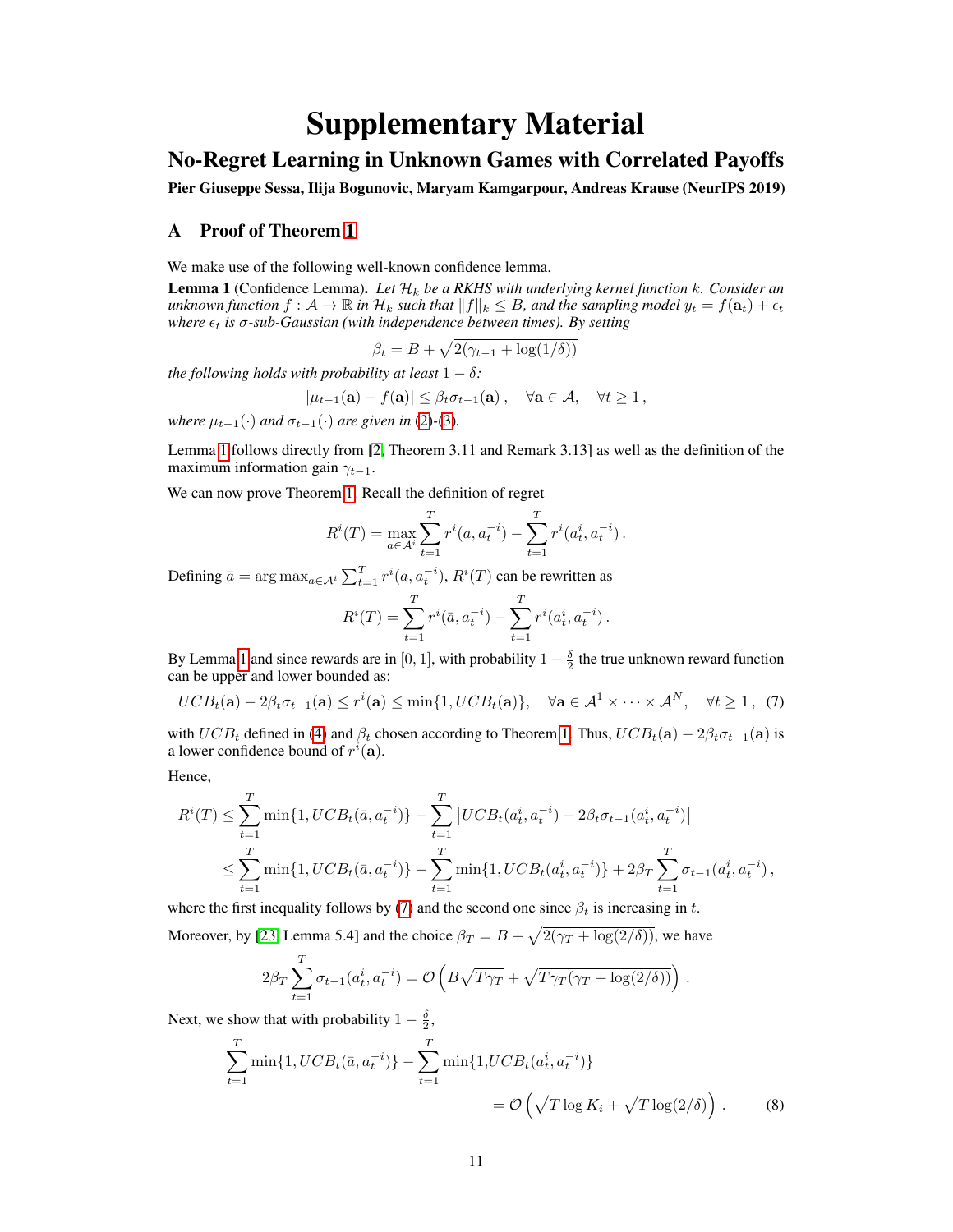The statement of the theorem then follows by standard probability arguments:

$$
\mathbb{P}[E_1 \cap E_1] = \mathbb{P}[E_1] + \mathbb{P}[E_2] - \mathbb{P}[E_1 \cup E_2] \ge \left(1 - \frac{\delta}{2}\right) + \left(1 - \frac{\delta}{2}\right) - 1 = 1 - \delta,
$$

where  $E_1$  and  $E_2$  are the events [\(7\)](#page-10-1) and [\(8\)](#page-10-2), respectively.

To show [\(8\)](#page-10-2), define the function  $f_t^i(\cdot) = \min\{1, UCB_t(\cdot, a_t^{-i})\}\.$  Note that if [\(7\)](#page-10-1) holds,  $UCB_t(\cdot) \ge 0$ since  $r^i(.) \geq 0$ , hence  $f^i_t(.) \in [0,1]^{K_i}$ . Using such definition, the left hand side of [\(8\)](#page-10-2) can be upper bounded as:

<span id="page-11-0"></span>
$$
\sum_{t=1}^{T} f_t^i(\bar{a}) - \sum_{t=1}^{T} f_t^i(a_t^i) \le \max_{a \in A^i} \sum_{t=1}^{T} f_t^i(a) - \sum_{t=1}^{T} f_t^i(a_t^i).
$$
\n(9)

Observe that the right hand side of  $(9)$  is precisely the regret which player i incurrs in an adversarial online learning problem with reward functions  $f_t^i(\cdot) \in [0,1]$ . The actions  $a_t^i$ , moreover, are exactly chosen by the HEDGE [\[11\]](#page-8-2) algorithm which receives the full information feedback  $\hat{\mathbf{r}}_t = [f_t^i(a_1), \dots, f_t^i(a_{K_i})]$ . Note that the original version of HEDGE works with losses instead of rewards, but the same happens in GP-MW since the mixed strategies are updated with  $1 - \hat{r}_t$ . Therefore, by [\[7,](#page-8-8) Corollary 4.2], with probability  $1 - \frac{\delta}{2}$ ,

$$
\max_{a \in \mathcal{A}^i} \sum_{t=1}^T f_t^i(a) - \sum_{t=1}^T f_t^i(a_t^i) = \mathcal{O}\left(\sqrt{T \log K_i} + \sqrt{T \log(2/\delta)}\right).
$$

Note that according to [\[7,](#page-8-8) Remark 4.3], the functions  $f_t^i(\cdot)$  can be chosen by an adaptive adversary depending on past actions  $a_1^i, \ldots, a_{t-1}^i$ , but not on the current action  $a_t^i$ . This applies to our setting, since  $f_t^i$  depends only on  $a_1^i, \ldots, a_{t-1}^i$  and not on  $a_t^i$ .  $\Box$ 

## B Proof of Corollary [1](#page-4-1)

A function  $f: \mathcal{X} \to \mathbb{R}$  is Lipschitz continuous with constant L (or L-Lipschitz) if

$$
|f(x) - f(x')| \le L \|x - x'\|_1 \quad \forall x, x' \in \mathcal{X}.
$$

Define  $\mathcal{A}^{-i} = \mathcal{A}^1 \times \cdots \times \mathcal{A}^{i-1} \times \mathcal{A}^i \times \cdots \times \mathcal{A}^N$ . The fact that  $r^i$  is L-Lispschitz in its first argument implies that

<span id="page-11-1"></span>
$$
|r^{i}(a, a^{-i}) - r^{i}(a', a^{-i})| \le L \|a - a'\|_1 \qquad \forall a, a' \in \mathcal{A}^{i}, \forall a^{-i} \in \mathcal{A}^{-i}.
$$
 (10)

Moreover, recall the discrete set  $[\mathcal{A}^i]_T$  with  $|[\mathcal{A}^i]_T| = (Lb\sqrt{d_iT})^{d_i}$  such that  $||a - [a]_T||_1 \le$ bd<sub>i</sub>/Lb $\sqrt{d_iT} = \sqrt{d_i/T}$   $\sqrt{d_i}$   $\alpha \in \mathcal{A}^i$ , where  $[a]_T$  is the closest point to a in  $[\mathcal{A}^i]_T$ . An example of such a set can be obtained for instance by a uniform grid of points in  $[0, b]^{d_i}$ .

As in the proof of Theorem [1,](#page-4-0) let  $\bar{a} = \arg \max_{a \in A^i} \sum_{t=1}^T r^i(a, a_t^{-i})$ . Moreover, let  $[\bar{a}]_T$  be the closest point to  $\bar{a}$  in  $[A^i]_T$ . We have:

$$
R^{i}(T) = \sum_{t=1}^{T} r^{i}(\bar{a}, a_{t}^{-i}) - \sum_{t=1}^{T} r^{i}(a_{t}^{i}, a_{t}^{-i})
$$
  
= 
$$
\sum_{t=1}^{T} r^{i}(\bar{a}, a_{t}^{-i}) - \sum_{t=1}^{T} r^{i}([\bar{a}]_{T}, a_{t}^{-i}) + \sum_{t=1}^{T} r^{i}([\bar{a}]_{T}, a_{t}^{-i}) - \sum_{t=1}^{T} r^{i}(a_{t}^{i}, a_{t}^{-i})
$$
  
:= 
$$
R_{1}^{i}(T)
$$

We prove the corollary by bounding  $R_1^i(T)$  and  $R_2^i(T)$  separately.

By the Lipschitz property [\(10\)](#page-11-1) of  $r^i$ , and by construction of  $[\mathcal{A}^i]_T$ , we have that

$$
|r^{i}(\bar{a}, a^{-i}) - r^{i}([\bar{a}]_T, a^{-i})| \le L \|\bar{a} - [\bar{a}]_T\|_1 \le L \frac{\sqrt{d_i/T}}{L} = \sqrt{d_i/T}, \qquad \forall a^{-i} \in \mathcal{A}^{-i}.
$$
 (11)

Hence, by [\(11\)](#page-11-2),

<span id="page-11-2"></span>
$$
R_1^i(T) \le T\sqrt{d_i/T} = \sqrt{d_i T}.
$$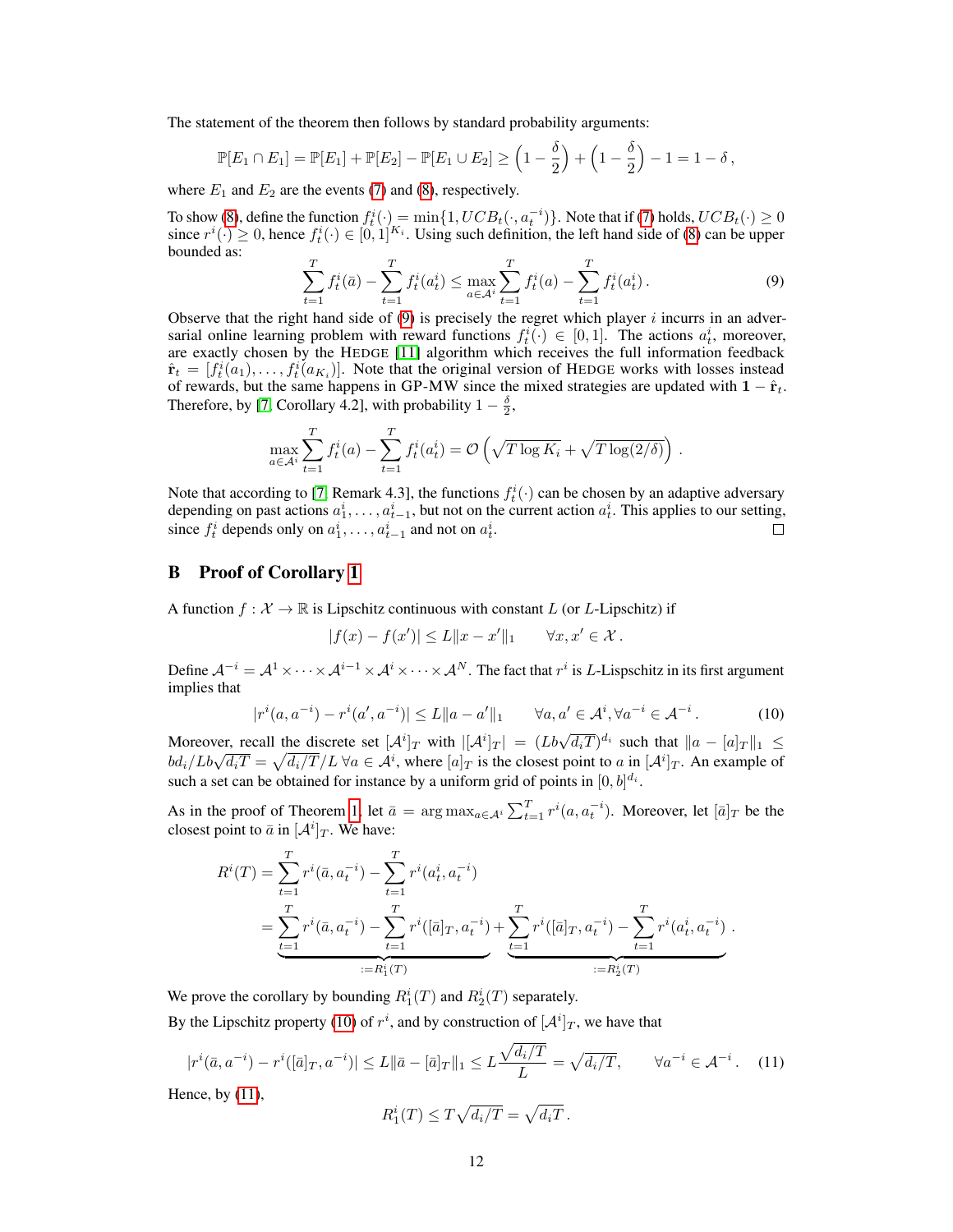To bound  $R_2^i(T)$ , note that  $R_2^i(T) \le \arg \max_{a \in [\mathcal{A}^i]_T} \sum_{t=1}^T r^i(a, a_t^{-i}) - \sum_{t=1}^T r^i(a_t^i, a_t^{-i})$ . Moreover, note that actions  $a_t^i$  are chosen by running GP-MW on the discretized domain  $[A^i]_T$  with over, note that actions  $a_t$  are chosen by running GP-MW on the discretized domain  $[A]_T$  with  $K_i = |[A^i]_T| = (Lb\sqrt{d_iT})^{d_i}$ . Hence, according to Theorem [1](#page-4-0) it must hold that with probability at least  $1 - \delta$ ,

$$
R_2^i(T) = \mathcal{O}\left(\sqrt{T\log K_i} + \sqrt{T\log(2/\delta)} + B\sqrt{T\gamma_T} + \sqrt{T\gamma_T(\gamma_T + \log(2/\delta))}\right).
$$

The final bound then follows by substituting  $K_i = (Lb\sqrt{d_iT})^{d_i}$  in the bound above and noting that  $R_1^i(T)$  is dominated by  $R_2^i(T)$ .  $\Box$ 

## <span id="page-12-0"></span>C Repeated traffic routing - Experimental setup

In this section we give a detailed explanation of our traffic routing experiment of Section [4.2.](#page-5-0)

We consider the Sioux-Falls road network [\[14,](#page-8-0) [1\]](#page-8-15), a directed graph with 24 nodes and 76 edges  $e \in E$ . We use the demand data from [\[14,](#page-8-0) [1\]](#page-8-15). Such data indicate the units of flow to be sent from each node (origin) to any other node (destination) in the network. Each of those origin-destination pair is here represented by an agent, for a total of  $N = 528$  agents. The goal of each agent i is to send  $u^i$  units of demand to destination, while minimizing the total travel time. The time to reach destination, however, depends on the total occupancy of the edges the agent chooses to traverse and hence on the routes chosen by all the other agents.

Each edge e has a travel time  $t_e(x)$  which is a function of the total number of units x traversing e. Intuitively, we expect such travel time to increase with x. According to [\[14,](#page-8-0) [1\]](#page-8-15), we select  $t_e$  to be the Bureau of Public Roads (BPR) function

$$
t_e(x) = c_e \left( 1 + 0.15 \left( \frac{x}{C_e} \right)^4 \right),
$$

where  $c_e$  and  $C_e$  are free-flow time and capacity of edge e, respectively. Values for  $c_e$  and  $C_e$  are taken from [\[1\]](#page-8-15).

Each agent *i* can choose among  $K^i = 5$  routes, and we assume that she cannot split her demand over different routes. Hence, the action space  $A<sup>i</sup>$  represents the 5 shortest routes that agent *i* can take. Moreover, we remove from  $A^i$  any route more than three times longer than the shortest one. Let  $E(i) \subset E$  be the subset of edges that agent i could possibly traverse. Each route in  $\mathcal{A}^i$  corresponds to a vector  $a^i \in \mathbb{R}^{|E(i)|} \in A^i$  such that  $[a^i]_e = u^i$  if edge e belongs to the given route, and  $[a^i]_e = 0$ otherwise. Moreover, we let  $\psi(a^{-i}) = \in \mathbb{R}^{|E(i)|}$  be the total occupancy by the other agents on such edges, i.e.,  $[\psi(a^{-i})]_e = \sum_{j \neq i} [a^j]_e$  for every  $e \in E(i)$ . The travel time of agent i can thus be written as

$$
l^{i}(a^{i}, a^{-i}) = \sum_{e \in E(i)} [a^{i}]_{e} t_{e}([a^{i}]_{e} + [\psi(a^{-i})]_{e}), \qquad (12)
$$

<span id="page-12-1"></span>i.e., the sum of the travel times on the selected edges, weighted by  $u^i$ . Hence, we let the reward function of agent *i* be  $r^{i}(a^{i}, a^{-i}) = -l^{i}(a^{i}, a^{-i}).$ 

Note that agents don't know the actual  $t_e$ 's functions, hence their reward function is unknown. This does not limit the bandit EXP3.P algorithm, where agents only need to observe their experienced travel times. However, it makes the full information feedback HEDGE algorithm unrealistic. Nevertheless, we used HEDGE in our experiments as an idealized benchmark.

To run GP-MW, agent i observes the experienced travel time as well as the vector of occupancies  $\psi(a^{-i})$ . This allows GP-MW to exploit the correlations in the unknown reward function by choosing a suitable kernel. For every agent i, we chose a composite kernel  $k^i$  such that for every  $\mathbf{a}_1, \mathbf{a}_2 \in \tilde{\mathcal{A}},$  $k^i((a_1^i, a_1^{-i}), (a_2^i, a_2^{-i})) = k_1^i(a_1^i, a_2^i) \cdot k_2^i(a_1^i + \psi(a_1^{-i}), a_2^i + \psi(a_2^{-i})),$  with  $k_1^i$  and  $k_2^i$  being linear and polynomial kernels, respectively. This reflects the different dependences that  $r^i$  has on  $a^i$  and  $a^{-i}$ . In fact, for fixed total occupancy in each edge, we expect  $r^{i}$  to be linear in  $a^{i}$ , being the travel time an additive quantity (see [\(12\)](#page-12-1)). On the other hand, given a specific route chosen,  $r^i$ grows polynomially with the total occupancy on such route (see [\(12\)](#page-12-1)). Kernels hyperparameters are optimized via maximum-likelihood over 200 random outcomes.

To scale their rewards in [0,1] agents need to know upper bounds on their travel times. Such bounds are estimated by  $10'000$  random outcomes and fed to the agents. Moreover, standard deviations of